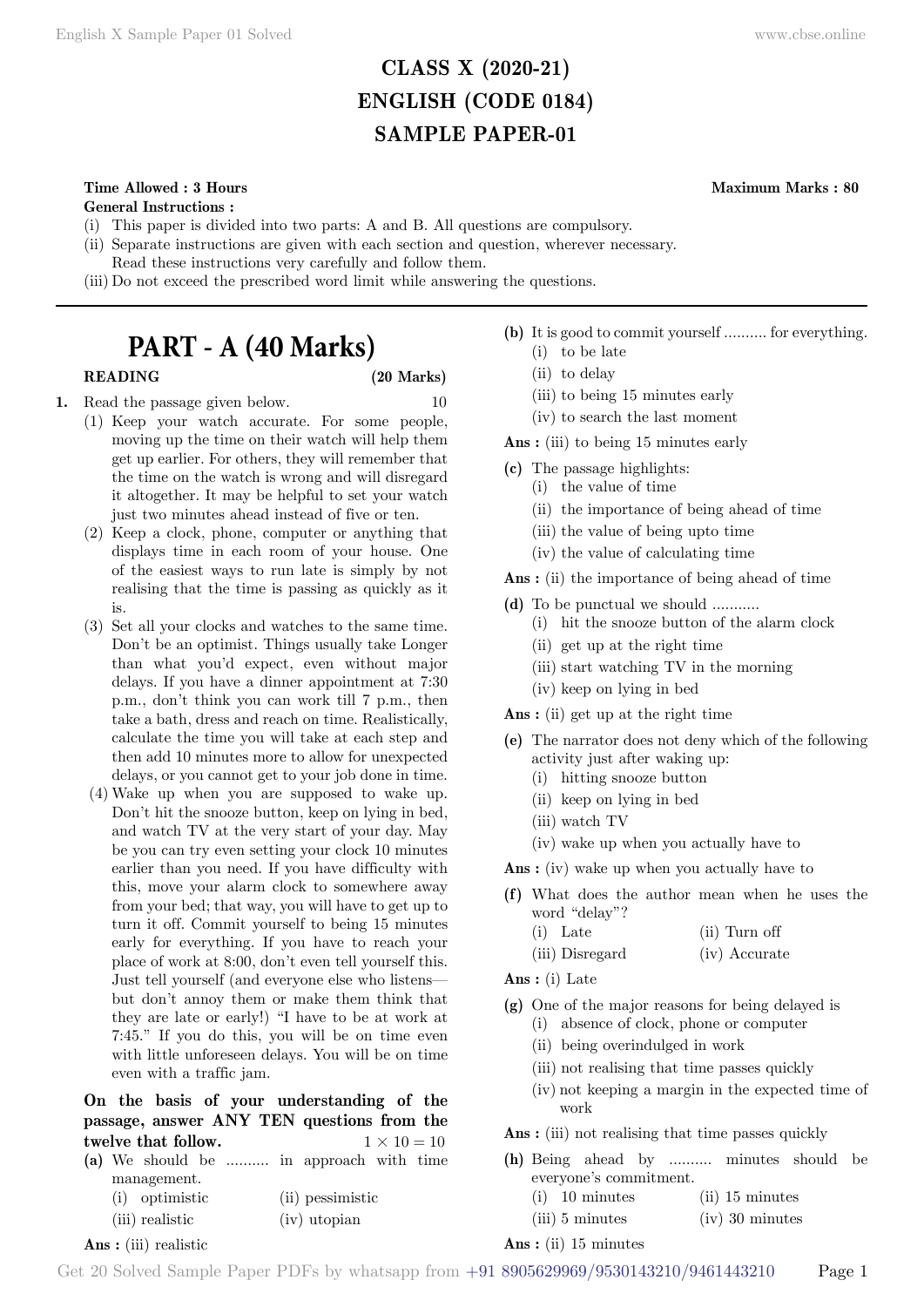**Ans :** (ii) unforeseen

|  |                   | (j) Which word conveys the opposite of realistically? |
|--|-------------------|-------------------------------------------------------|
|  | (i) Impracticable | (ii) Rational                                         |
|  | (iii) Achievable  | (iv) Pragmatic                                        |

 **Ans :** (i) Impracticable

- **(k)** Which word means 'disregard'?
	- (i) Attention (ii) Consider
	- (iii) Ignore (iv) Regard
- **Ans :** (iii) Ignore
- **(l)** The narrator denies us to:
	- (i) be realistic
	- (ii) be optimistic
	- (iii) keeping our watch accurate
	- (iv) wake up when we are supposed to

 **Ans :** (ii) be optimistic

**2.** Read the passage given below. 10 Conference series LLC Ltd organises a conference series of 1000+ global events inclusive of 300+ conferences, 900+ upcoming and previous symposiums and workshops in USA, Europe and Asia with support from 1000 more Scientific societies and publishes 700+ open access journals which contain over 30000 eminent personalities, reputed scientists as Editorial board members. Recycling and Waste Management Convention 2018 proudly invites contributors across the globe to 9th World Convention on Recycling and Waste Management during October 22-23,2018 in Osaka, Japan, which includes prompt keynote presentations, oral talks, poster presentations and exhibitions. We are delighted to say that it is the 9th World Convention on Recycling and Waste Management which will be held in a beautiful city of Osaka,Japan and hence we invite you all to attend and register.

9th World Convention on Recycling and Waste Management is mainly based on the theme "Advocating Waste Disposal and Recycling Practices for Clean and Green Environment." We warmly welcome all the participants— leading scientists, researchers and scholars of the world to attend the convention. We provide a platform for young researchers and students to present their research through oral presentations through which they can develop a foundation for collaboration among young researchers. The organising committee aims at setting a platform for all the budding scientists and researchers to present their real-time work and share their views and aspects related to the theme of the conference. The organising committee is gearing up for an exciting and informative conference programme including plenary lecture, symposia, workshops on a variety of topics, poster presentations and various programmes for participants from all over the world.



# **On the basis of your understanding of the passage, answer ANY TEN questions from the twelve that follow.**  $1 \times 10 = 10$

- **(a)** What theme is being highlighted after reading the given passage?
	- (i) Efficient means of reducing garbage
	- (ii) Efficient ways of waste disposal
	- (iii) Various techniques to be employed to recycle the goods
	- (iv) Both (ii) and (iii)

 **Ans :** (iv) Both (ii) and (iii)

- **(b)** Which notion in the conference has been emphasised to be deployed?
	- (i) Waste management
	- (ii) Recycling of goods
	- (iii) Waste disposal management
	- (iv) Reshaping Earth's future

 **Ans :** (iii) Waste disposal management

- **(c)** On observing the pie-chart, which two types of waste have been recycled at the rate of 4%?
	- (i) Furniture and used electronics
	- (ii) Branches and wood and sharp shelters
	- (iii) Furniture and hazardous waste
	- (iv) All of the above

 **Ans :** (ii) Branches and wood and sharp shelters

- **(d)** On observing the chart, which type of waste is generated the most?
	- (i) Confidential documents
	- (ii) Paper waste
	- (iii) Miscellaneous
	- (iv) Plastic or metal or glass

 **Ans :** (ii) Paper waste

- **(e)** Which of the following activities contribute collectively towards paper waste recycled percentage?
	- (i) Plastic or metal or glass and metal
	- (ii) Confidential documents and plastic or metal or glass
	- (iii) Miscellaneous recycled waste and confidential documents
	- (iv) None of the above

 **Ans :** (ii) Confidential documents and plastic or metal or glass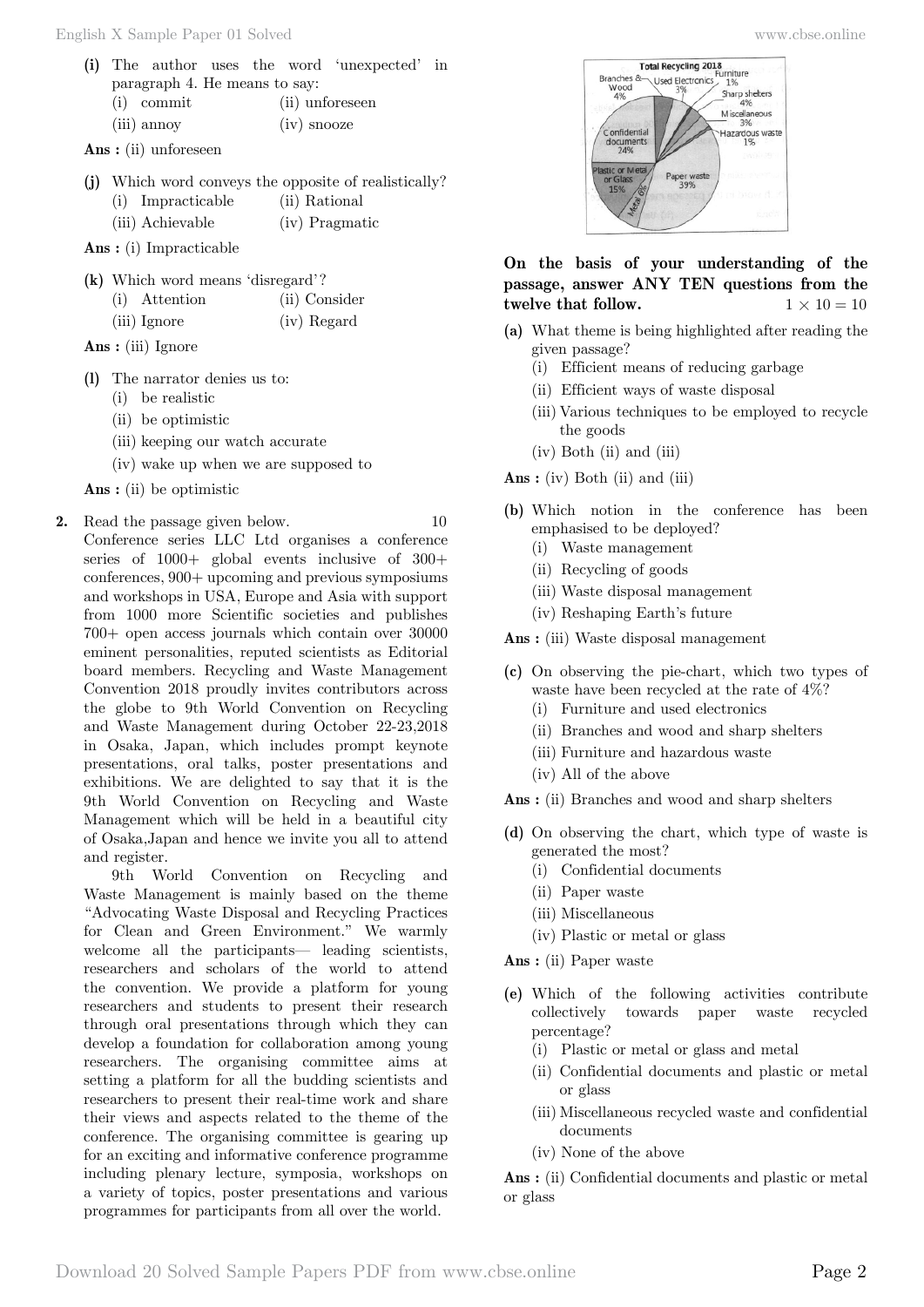- **(f)** What does the given data represent?
	- (i) The types of waste that haven't been generated
	- (ii) The amount and degree of recycled waste
	- (iii) The increasing trend of recycling and waste management
	- (iv) Both (ii) and (iii)
- **Ans :** (iv) Both (ii) and (iii)
- **(g)** What has been considered as an efficient means to reduce landfill area?
	- (i) Sorting of waste
	- (ii) Recycling or composting waste
	- (iii) Both (i) and (ii)
	- (iv) None of the above

 **Ans :** (iii) Both (i) and (ii)

- **(h)** What are the main reasons of waste management and recycling it?
	- (i) To not over-exploit the resources
	- (ii) Reducing the dump of landfill area
	- (iii) Leaving behind the quality of environment free from pollution
	- (iv) All of the above

 **Ans :** (iv) All of the above

- **(i)** Which other type of waste is recycled at the same rate as that of used electronics?
	- (i) Miscellaneous goods
	- (ii) Hazardous waste and sharp shelters
	- (iii) Branches and wood
	- (iv) None of the above

 **Ans :** (i) Miscellaneous goods

- **(j)** Which convention session was conducted on recycling at waste management in 2018?
	- (i) 9th Convention (ii) 8th Convention
	- (iii) 18th Convention (iv) 29th Convention

 **Ans :** (i) 9th Convention

- **(k)** Which activity has been considered as the second nature to us?
	- (i) Sorting of waste
	- (ii) Recycling of waste
	- (iii) Waste management
	- (iv) Implementing steps framed and deployed in convention

 **Ans :** (ii) Recycling of waste

- **(l)** How can the success of waste management be achieved?
	- (i) Recycling goods
	- (ii) Choosing the correct type of goods in order to reduce waste
	- (iii) Making a small contribution towards protecting environment
	- (iv) All of the above

 **Ans :** (iv) All of the above

# **LITERATURE (10 Marks)**

**3.** Read the extracts given below and attempt ANY ONE, by answering the questions that follow.  $1 \times 5 = 5$ 

"I can hardly believe my ears

These meadows aren't worth much to me. They only come to five dessiatins and are worth perhaps 300 roubles, but I can't stand unfairness. Say what you will, I can't stand unfairness."

- **(a)** Who is the speaker of these lines?
	- (i) Natalya (ii) Chubukov
	- (iii) Chubukov's Aunt (iv) Lomov
- **Ans :** (i) Natalya
- **(b)** To whom are these words said to?
	- (i) Chubukov
	- (ii) Chubukov's Aunt
	- (iii) Natalya to herself
	- (iv) Lomov
- **Ans :** (iv) Lomov
- **(c)** In what context is 'unfairness' being talked about?
	- (i) To the worthlessness of meadows
	- (ii) The worth of meadows being 300 roubles
	- (iii) The claiming of meadows by Lomov
	- (iv) The possession of meadow lands by Chubukov's for years
- **Ans :** (iii) The claiming of meadows by Lomov
- **(d)** What could the speaker not believe?
	- (i) The unfairness by Lomov
	- (ii) Lomov's claim over Chubukov's meadow lands
	- (iii) The worth of meadows being 300 roubles
	- (iv) The quarrel between Lomov and Chubukov over the meadows

 **Ans :** (ii) Lomov's claim over Chubukov's meadow lands

- **(e)** Which word in the passage means 'injustice'? (i) Worth (ii) Unfairness
	- (iii) Dessiatins (iv) Hardly
- **Ans :** (ii) Unfairness

### **o**

'Tea was first drunk in China,' Rajvir added, 'as far back as 2700 BC. In fact words such as tea, chai and chini are from chinese.' Tea came to Europe only in sixteenth century and was drunk more as medicine than a beverage.

- **(a)** From which chapter has this extract been taken from?
	- (i) Glimpses of India
	- (ii) A Letter to God
	- (iii) From the Diary of Anne Frank
	- (iv) The Sermon at Benares
- **Ans :** (i) Glimpses of India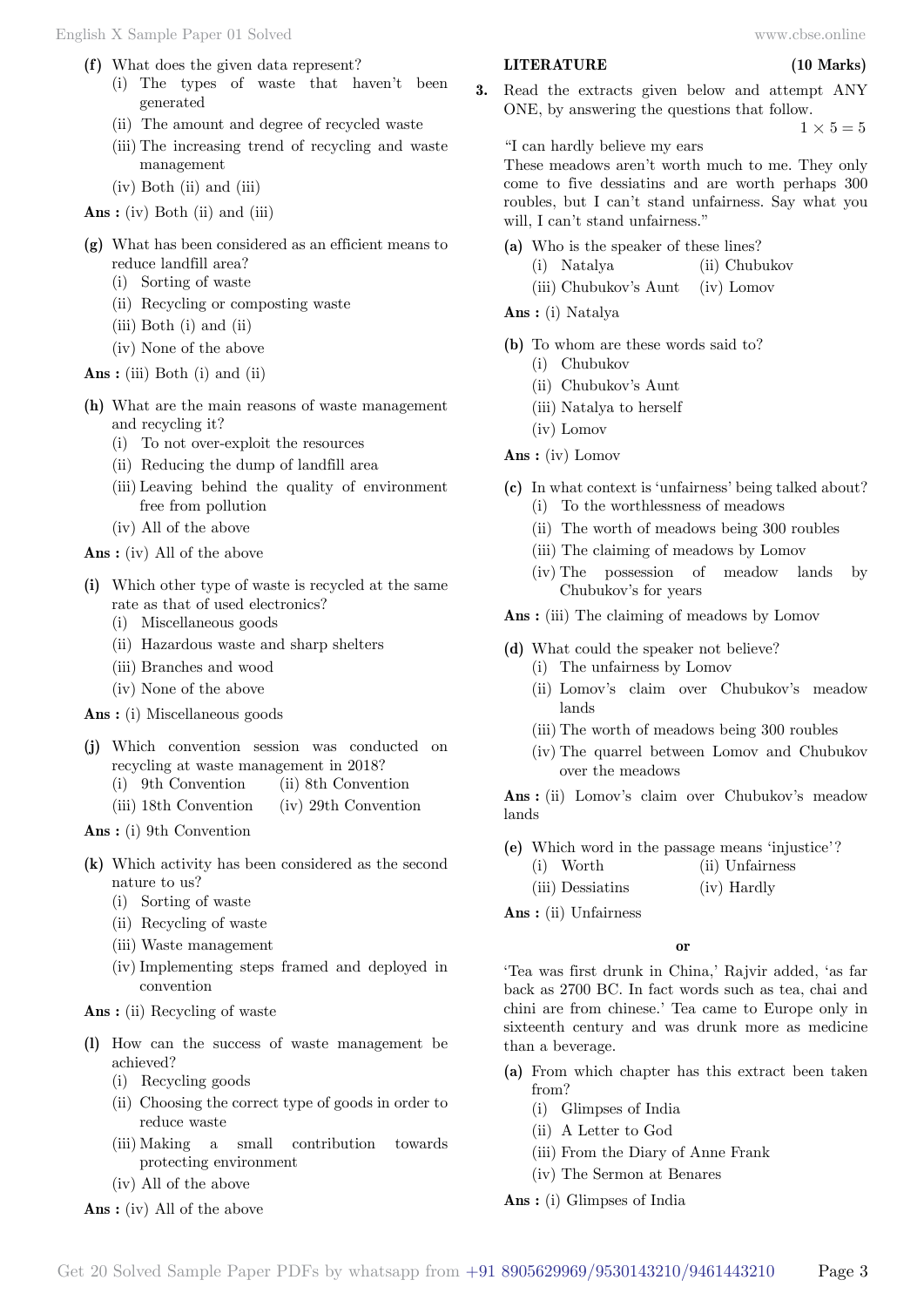- **(b)** Who is the speaker of these lines?
	- (i) Rajvir (ii) Pranjol's father (iii) Pranjol (iv) Anne
- **Ans :** (i) Rajvir

|  |                  | (c) Where was the tea first brought into use? |  |
|--|------------------|-----------------------------------------------|--|
|  | $(i)$ Europe     | $(ii)$ Assam                                  |  |
|  | (iii) Darjeeling | $(iv)$ China                                  |  |

 **Ans :** (iv) China

- **(d)** What is special about tea?
	- (i) It has medicinal use as well as beverage
	- (ii) It gives flavour and aroma
	- (iii) It was first drunk in China
	- (iv) All of the above
- **Ans :** (iv) All of the above

**(e)** Where was Rajvir when he told these facts?

- (i) Compartment of train
- (ii) In the car of Rajvir's father
- (iii) Classroom
- (iv) At railway station
- **Ans :** (i) Compartment of train
- **4.** Read the extracts given below and attempt ANY ONE, by answering the questions that follow.  $1 \times 5 = 5$ But up jumped Custard, Snorting like an engine, Clashed his tail like irons in a dungeon,

With a clatter and a clank and a jangling squirm, He went at the pirate like a robin at a worm

**(a)** Who is 'Custard' here referred to?

| $(i)$ A dragon | (ii) Name of pirate |
|----------------|---------------------|
| (iii) Belinda  | (iv) Mustard        |

 **Ans :** (i) A dragon

**(b)** Who is the poet?

| (i) John Berryman  | (ii) Robert Frost |
|--------------------|-------------------|
| (iii) Walt Whitman | (iv) Ogden Nash   |

 **Ans :** (iv) Ogden Nash

- **(c)** What is meant by the phrase 'Snorting like an engine'?
	- (i) The very deep and loud sound of an engine of a train
	- (ii) The snorting sound made by custard
	- (iii) The sound of weapons
	- (iv) The nasty sound made by pirate

 **Ans :** (ii) The snorting sound made by custard

#### **(d)** This stanza shows:

- (i) the cowardice of the pirate
- (ii) the cowardice of custard
- (iii) the bravery and courage of custard
- (iv) the strategic attack of custard

 **Ans :** (iii) the bravery and courage of custard

- **(e)** Which poetic device is used here?
	- (i) Simile (ii) Alliteration
		- (iii) Metaphor (iv) Personification
- **Ans :** (i) Simile

 **o**

So they show their relations to me and I accept them They bring me tokens of myself,

They evince them plainly in their possession.

- **(a)** From which poem have these lines been taken?
	- (i) A Tiger in the Zoo
	- (ii) The Tale of Custard the Dragon
	- (iii) Animals
		- (iv) Dust of Snow
- **Ans :** (iii) Animals
- **(b)** What does 'they' refer to?
	- (i) Animals (ii) Insects
	- (iii) Human beings (iv) All of these
- **Ans :** (i) Animals
- **(c)** What does 'tokens of myself' refer to?
	- (i) The token to enter the Zoo
	- (ii) The tokens poet has received from animals
	- (iii) The symbol of noble virtues
	- (iv) Tokens of their identity
- **Ans :** (iii) The symbol of noble virtues
- **(d)** Which word in the stanza means 'symbol'?
	- (i) Accept (ii) Token
	- (iii) Plainly (iv) Evince
- **Ans :** (ii) Token
- **(e)** Which literary device has been highlighted in the given stanza?
	- (i) Personification (ii) Alliteration
	- (iii) Anaphora (iv) All of these

 **Ans :** (iv) All of these

# **GRAMMAR (10 Marks)**

- **5.** Complete the paragraph and answer any four of the following by choosing the correct options.  $1 \times 3 = 3$ In the past few decades Television has become the (a) .......... powerful means of entertainment. With the introduction of many satellite channels, its reach (b) .......... many folds. I am sure you all (c) .......... agree with me that T.V. has become an indispensable gadget in our homes.
	- (a) (i) more
		- (ii) much
		- (iii) many
		- (iv) most
	- (b) (i) increases
		- (ii) is increasing
		- (iii) is increased
		- (iv) had increasing
	- (c) (i) would
		- (ii) much
		- (iii) could
		- (iv) should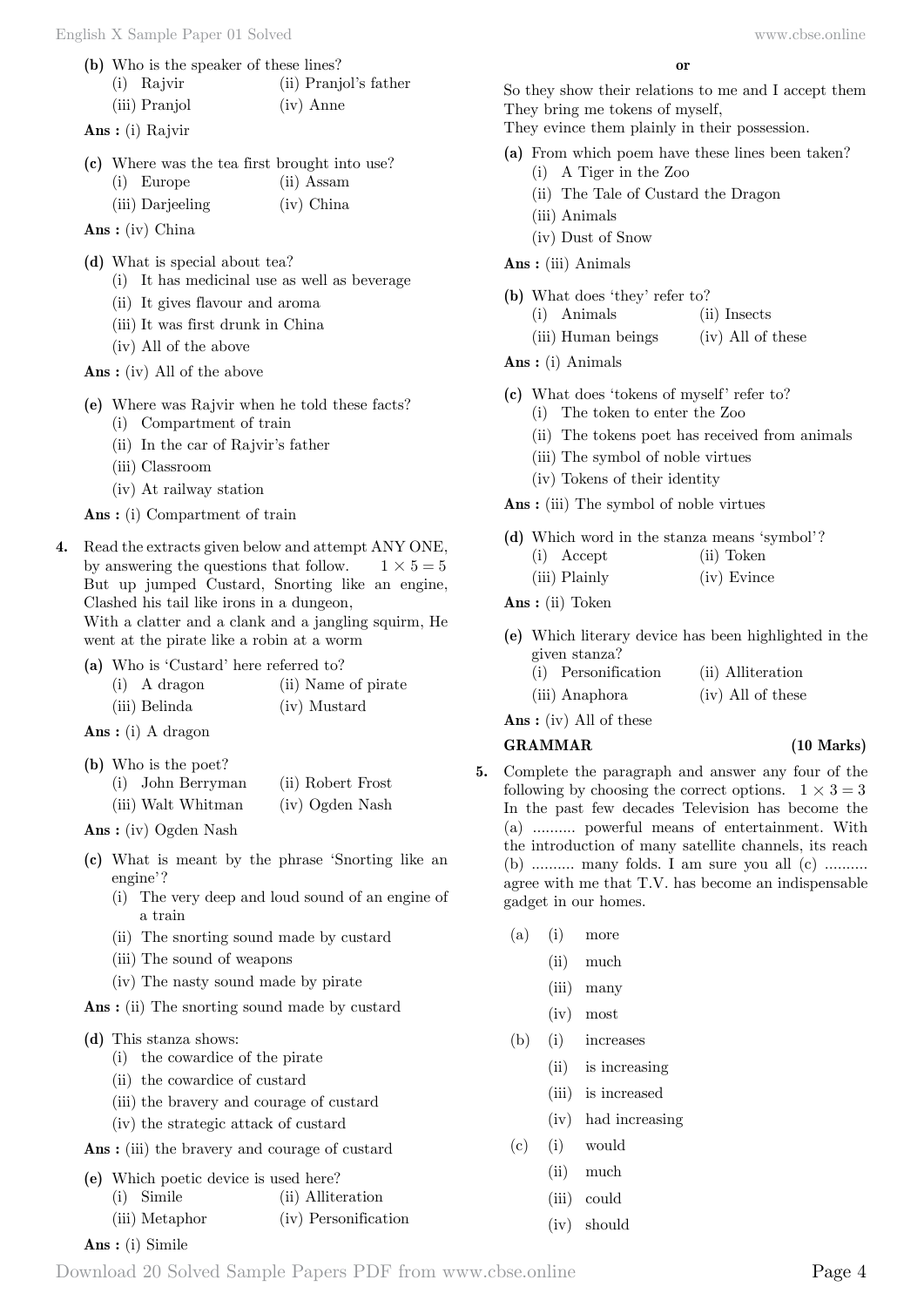#### **Ans :**

- (a) (iv) most
- (b) (ii) is increasing
- (c) (i) would
- **6.** Complete the dialogue choosing the correct option.  $1 \times 3 = 3$ 
	- Manu : I am really thrilled about our trip to South India. I have heard it (a) ...........
	- Arun : Yes, (b) .......... to visit such places about which we have just heard.
	- Manu : I don't know (c) .......... when I will find myself standing before the vast sea.
	- Arun : Yes, it will be a wonderfull experience to see the vast waves rising and striking the beach.
	- (a) (i) has many wonderful beaches
		- (ii) I have some wonderful beaches
		- (iii) has some wonderful beaches
		- (iv) has a wonderful beach
	- (b) (i) I am feeling excited
		- (ii) I have been feeling excited
		- (iii) I was excited
		- (iv) I will be feeling excited
	- (c) (i) what to do
		- (ii) how I shall feel
		- (iii) what I will do
		- (iv) what will I do

### **Ans :**

- (a) (iii) has some wonderful beaches
- (b) (i) I am feeling excited
- (c) (iii) what I will do
- **7.** Fill in the blanks by choosing the correct options for any four of the six sentences given below:  $1 \times 4 = 4$ 
	- **(a)** You .......... get the car repaired. There is something wrong with the brakes.
		- (i) might
		- (ii) has to
		- (iii) need
		- (iv) have to
	- **Ans :** (iv) have to

|           |            |            | (b) Nobody  going to watch his performance. |
|-----------|------------|------------|---------------------------------------------|
| $(i)$ are |            | $(ii)$ has |                                             |
|           | (iii) were | $(iv)$ is  |                                             |

 **Ans :** (iv) is

| (c) There isn't  milk in the glass. |             |
|-------------------------------------|-------------|
| $(i)$ few                           | (ii) little |
| (iii) much                          | $(iv)$ many |
| $\lambda$ $($ $)$ 1                 |             |

 **Ans :** (iii) much

- **(d)** She met .......... European. He had come to see .......... Taj.
	- (i) an; the  $(i)$  a; the  $(iii)$  the; the  $(iv)$  an; a
- **Ans :** (ii) a: the
- **(e)** It .......... since early morning.
	- (i) is raining (ii) have been raining
	- (iii) has been raining (iv) was raining
- **Ans :** (iii) has been raining
- **(f)** You .......... be considerate towards your neighbours. (i) will (ii) dare (iii) ought to (iv) need

 **Ans :** (iii) ought to

# **PART - B (40 Marks)**

- **WRITING**  $2 \times 5 = 10$
- **8.** Attempt ANY ONE of the following in 100-120 words. 5 Increase in the number of private vehicles coupled

words to the editor of a local daily urging people with the lack of civic sense has led to several road to use public transport and to have patience while accidents in your city. Write a letter in 100-120 driving. You are Ram/Rama, 4 Raja Road, Karnal.

### **Ans :**

4, Raja Road Karnal 27 March 20XX The Editor The Hindustan Times Karnal **Subject:** Use of Public Transport and Drive Patiently

Sir, Through the columns of your esteemed newspaper. I

wish to bring everyone's attention to the advantages of public transport usage.

Anyone can observe easily that the increase in the number of private vehicles on the road has become a major cause of road accidents. More vehicles mean more conjestion and traffic jams because the public has become devoid of civic sense. Everybody tries to move first and fast which not only increases the chances of accidents but also causes a lot of noise pollution. An easy and quick solution to the problem is that we should make more and more use of public transport. It'll prove more comfortable as it will save both our energy and time and we can use that energy for some other important piece of work. The use of public transport will decrease the frequency of major traffic jams from the roads. Moreover. I want to make an appeal to the vehicle-owners to practise patience while driving because our life is very precious. It is better to reach late than never.

This is a matter of great concern, so I hope it will get due space in your newspaper.

Thanking you.

Yours faithfully, Ram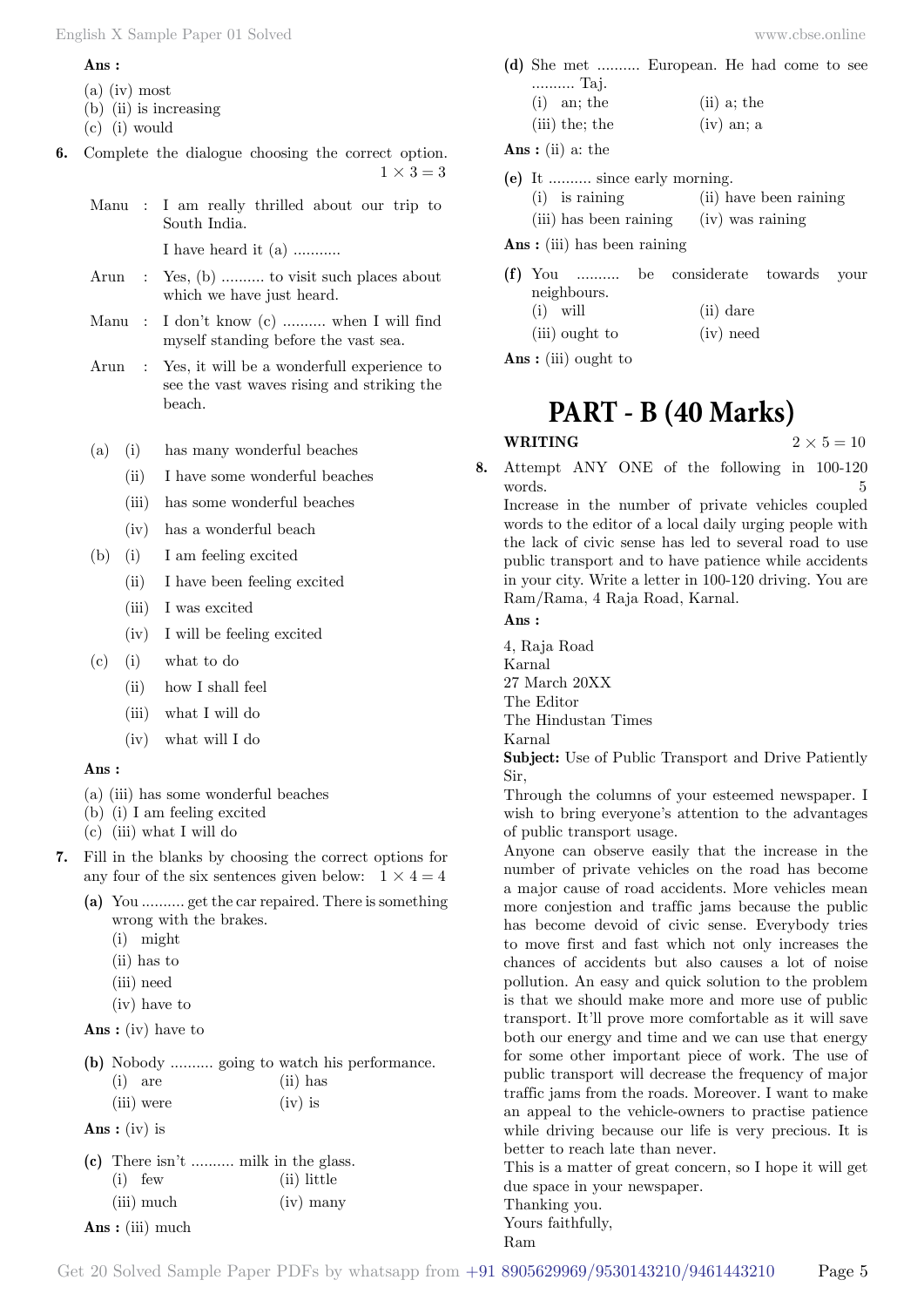You are Parvati/Praveen, Store In-Charge of Aman Stores, 32/54, Ravi Nagar, Delhi. Your school requires school bags and accessories in bulk for the commencement of the new session. Write a letter of enquiry to the Sales Manager, Duckback Industries Ltd. 13/4, Maharajpur, Delhi enquiring about the details of goods manufactured.

# **Ans :**

Aman Stores 32/54, Ravi Nagar Delhi 10 May 20XX The Sales Manager M/S Duckback Industries Ltd. 13/4, Maharajpur Delhi

**Subject:** Enquiry about School Bags and Accessories Sir,

We are setting up another branch in Ravi Nagar. Delhi and we would like to express our interest in the products of your company. There has been enormous demand by our customers of the school bags and accessories that you manufacture for primary and secondary level school students. We wish to enquire about the quality, price, durability and range of the school bags and accessories.

Before placing the order, we would like you to send us the samples. We shall feel obliged if you could please send us 100 pieces of school bags for every age group on approval or return basis. If we find the quality and price satisfactory, we will place a bigger order.

The remaining unsold pieces would be returned to you at your expense within a period of one month from receipt.

We hope to hear from you very soon and look forward to doing a good business with your company.

Thanking you.

Yours faithfully.

Parvati

(Store In-Charge)

**9.** The following pie-chart shows the comparison of different kinds of energy production in France in two different years. 5



Study the pie-charts and summarise them into a paragraph of 100-120 words.

# **Ans :**

The two pie charts illustrate the proportion of five types of energy production in France in 1995 and 2005. Overall, in both years, the most significant sources of energy were gas and coal which together accounted for over half the production of energy, while nuclear and other kinds of energy sources generated the least

amount of energy in France. In all types of energy production there was only minimal change over the 10 year period.

Energy produced by coal comprised of 29.80% in the first year and this showed only a very slight increase in about a mere 1% to 30.93% in 2005. Likewise, in 1995, gas generated 29.63% which rose marginally to 30.32% in 10 years.

With regards to the remaining methods of producing energy, there was an approximate 5% growth in production from both nuclear power and other sources to 10.10% and 9.10`)/0 respectively. Petrol on the other hand was the only source of energy which decreased in production from 29.27% in 1995 to 19.55% in 2005.

#### **o**

Study the given line graph carefully and summarise it into a paragraph of 100-120 words.



# **Ans :**

The line graph indicates year wise sales of three types of vehicles in the Indian Market. The horizontal axis represents the sale of the vehicles in millions.

As indicated in the graph. from the year 2000 onwards, the sale of 'Two-wheelers' got a great boost and continue to get higher but at a lower pace. In the case of 'Four-wheelers'. the period 2011-2013 saw a mixed trend in sales. but after that there was a steady growth in sales. Sales of 'Commercial vehicles' saw an up-down-up movement in sales from 2011 onwards. But from the year 2014 a steady growth in sales continued.

The Graph depicts that 'Two-wheelers' are the first choice of the people in the Indian Market. Though 2014 onwards the craze for buying 'Twowheelers' has reduced a little. Somehow the buyers of 'Four-wheelers', lost interest in buying till early 2013. After that. a slow uptrend appeared and continued until 2016. The launch of different useful 'Commercial Vehicles' might be one of the reasons for growth in sales.

# **LITERATURE (30 Marks)**

- **10.** Answer ANY TWO questions in 20-30 words each, from (A) and (B) respectively.  $2 \times 4 = 8$ **(A)** (any two)  $2 \times 2 = 4$ 
	- **(i)** When her son dies, Kisa Gotami goes from house to house. What does she ask for? Does she get it or not?

#### **Ans :**

When Kisa Gotami's son dies, she goes from house to house, asking if she could get some medicine that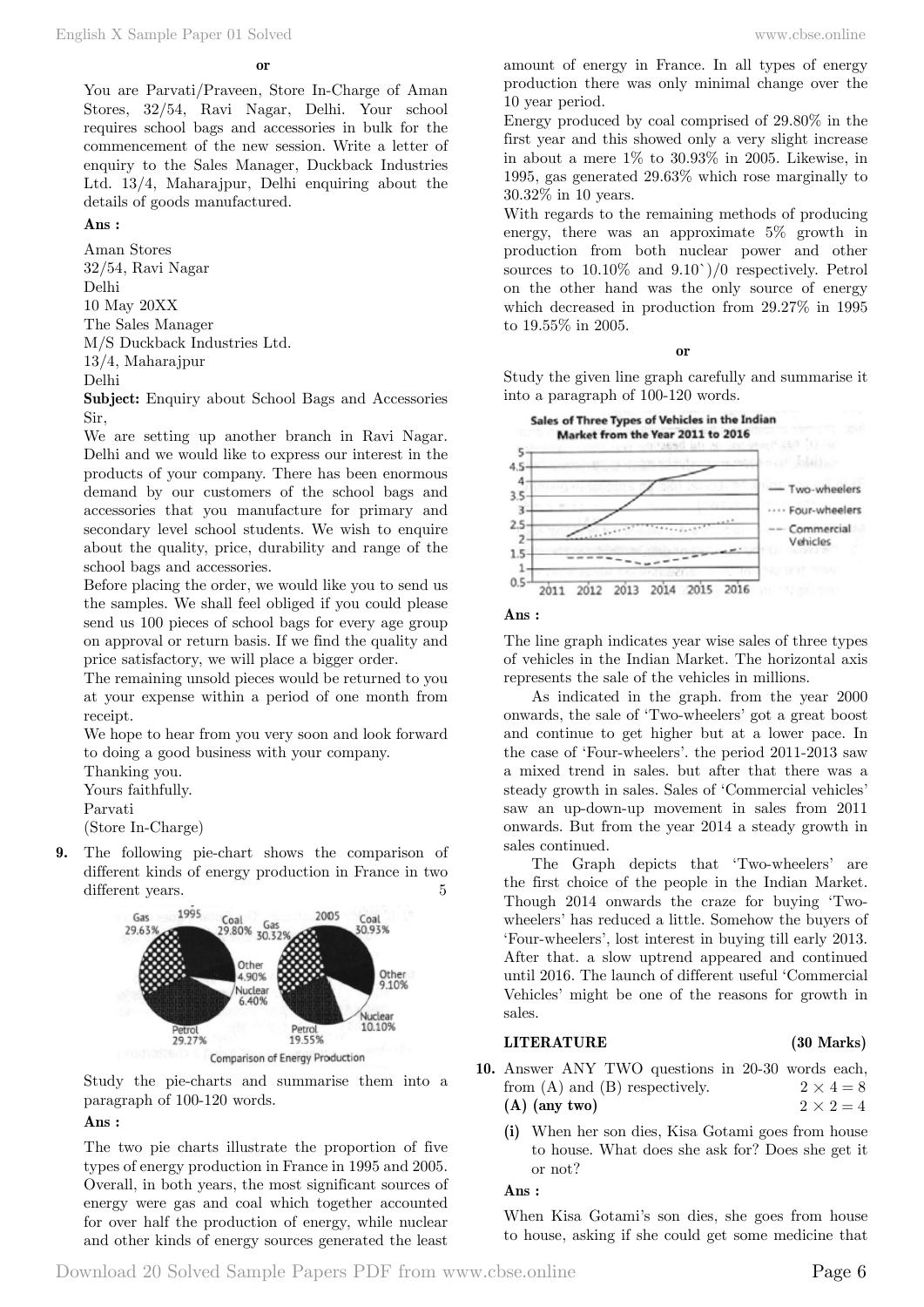would cure her child. No, she does not get it because her child was dead and no medicine could bring back his life.

**(ii)** How did Anne justify her being a chatterbox in her essay?

# **Ans :**

She gave two arguments to justify her being a 'Chatterbox', in the essay: one that chatting is students' hobby and other reason that nothing can be done about the inherited traits. She carried these genes from her mother as she was also very talkative.

**(iii)** How does the tiger walk in the cage?

# **Ans :**

The tiger is confined in the narrow cell and paces up and down in the cage restlessly. In the cage. the tiger walks stately and furiously. He moves very slowly and quietly in a threatening way.

(B) (any two) 
$$
2 \times 2 = 4
$$

**(i)** Do you think Mr. Loisel had an enjoyable evening at the ball?

# **Ans :**

Mr. Loisel was bored at the ball. It seemed that he did not enjoy the evening as he had been half asleep in one the little salons since midnight, with three other gentlemen whose wives were enjoying themselves very much.

**(ii)** Why do you think Lutkins' neighbours were anxious to meet the lawyer?

 **Ans :**

Lutkins had deceived the lawyer. His neighbours found it hilarious. They were anxious to see such a lawyer who had been befooled.

**(iii)** Why was Mrs. Pumphrey worried about Tricki?  **Ans :**

Mrs. Pumphrey was worried because Tricki was not eating anything not even his favourite dishes. Tricki had bouts of vomiting and spent all his time lying on rug and painting. Tricki did not even want to go for walks or do anything.

- **11.** Answer ANY TWO questions in 40-50 words each, from (A) and (B) respectively.  $3 \times 4 = 12$ (A) (any two)  $3 \times 2 = 6$ 
	- **(i)** After achieving political emancipation what does Mandela want to do in South Africa?

# **Ans :**

South Africa and the blacks have achieved their political emancipation. Mandela pledges to liberate all his people from the bondage of poverty, suffering, gender and other discrimination. South Africa will never experience the oppression of one by another. He wishes the reign of freedom will never die in South Africa.

**(ii)** Maddie wrote a note for Peggy but tore it away. Why?

 **Ans :**

Maddie wanted Peggy to stop teasing Wanda. She thought it was cruel. She could not dare to say all this verbally so she wrote a note to Peggy. But she

pictured herself as a new target for Peggy and other girls, making fun of her for wearing hand-me-down clothes. She shuddered and tore the note.

**(iii)** How did Belinda and her pets behave when the pirate was killed?

# **Ans :**

Belinda became so happy that she embraced custard intimately. Her pets also celebrated the death of the pirate by dancing around custard joyfully. However, they gave no credit to custard for his heroic feat.

- **(B)** (any two)  $3 \times 2 = 6$
- **(i)** Why did Anil decide to pay Hari Singh, regularly?  **Ans :**

Anil handed Hari Singh a fifty-rupee note as a payment for his services. He knew about Hari's attempt of theft, and he did not want him to be tempted again for want of money. So, he decided to pay him regularly.

**(ii)** Why was Bholi reluctant to go to school with her father?

# **Ans :**

Bholi did not know what a school was like. She thought that her father was turning her out of his house like their old cow Lakshmi. She shouted in terror and pulled her hand away from her father's grip.

**(iii)** Why did Mrs. Hall find the scientist eccentric?

# **Ans :**

The arrival of a stranger at inn in winter was in itself a strange occurrence. In addition, the stranger had an uncommon appearance. In spite of Mrs. Hall's attempts to be friendly, he would respond in a cold manner. He told her that he had no desire to talk, and that all he wanted was solitude. He did not wish to be disturbed in his work. For all these reasons she regarded him an eccentric scientist.

**12.** Answer ANY ONE the following in 100-120 words: 5 The characters Natalya and Lomov lose their temper on trivial issues. It shows their poor skills and anger management.

On the basis of your reading of the chapter and your own understanding, think of a situation through which it has been highlighted that they have tried to maintain their cordial relationship and write an imaginary conversation between the two.

# **Ans :**

- Natalya : Squeezer is heaps better than guess?
- Lomov : Squeezer better than guess? What an idea! [laughs] squeezer better than guess!
- Natalya : Mr. Lomov, being reasonable, let us not argue over this topic. I already had a heated debate on our Meadows.
- Lomov : (wondering) What do you mean as our Meadows'?
- Natalya : My dear precious! Let us consider that you are the rightful owner of the Meadows, yet, when I shall marry they will become ours and we both shall become the rightful owners of the land.